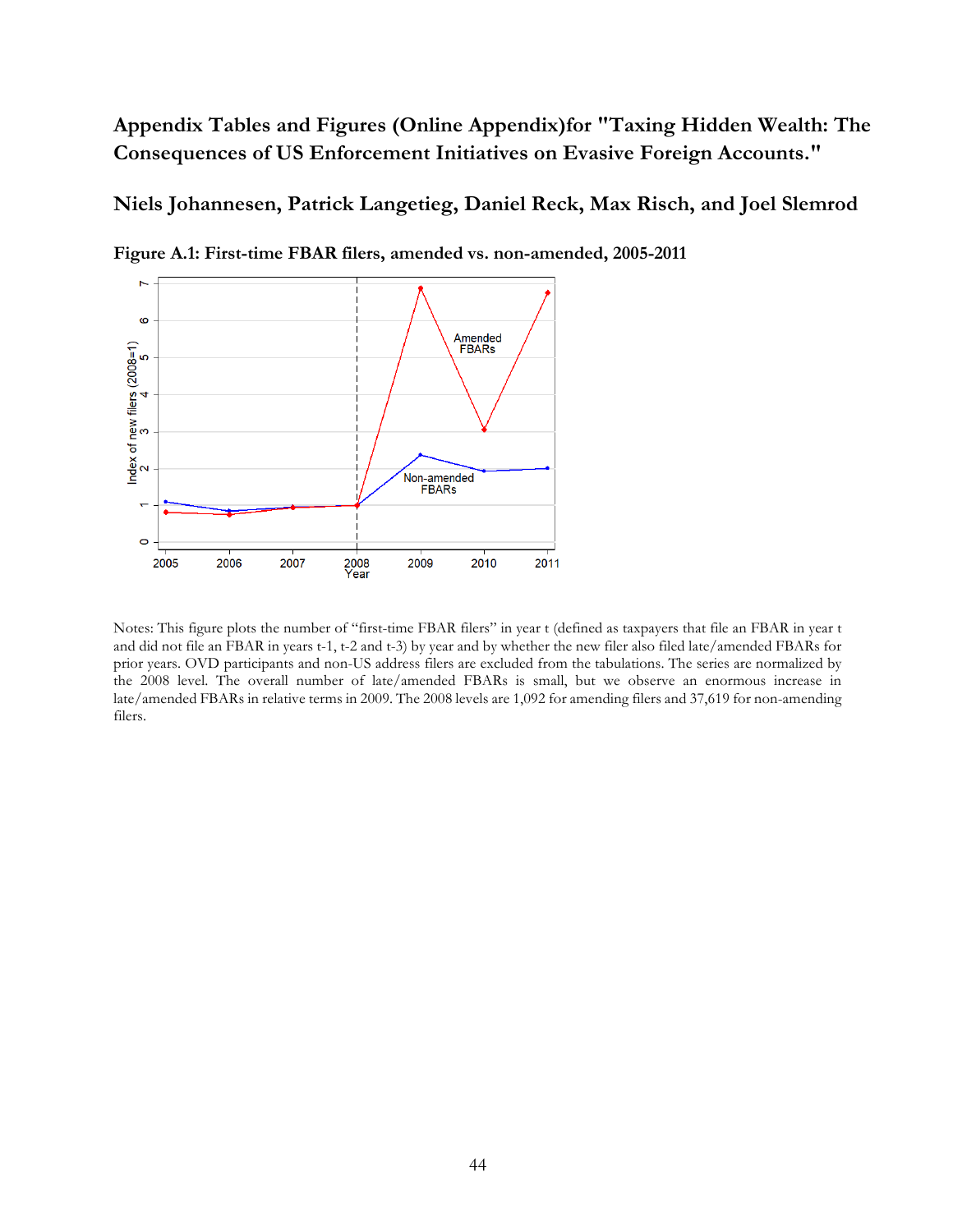**Figure A.2: Event Study of Reported Income for OVD Participants**

**Figure A.2.A: Other Income Sources**



**Figure A.2.B: Propensity to Report Positive Capital Income**



Notes: The figure illustrates how individuals participating in the OVD in 2009 changed the reporting of various types of capital income around participation. The sample includes OVD participants as well as a comparison group of nonparticipants that filed FBARs continuously from 2006 to 2009 and reported the same number of accounts on their FBARs in each of these years. We illustrate the results from four separate regressions where the dependent variables are reported wage / salary income, Schedule C income (from sole-proprietorships) and Schedule E income (from pass-through businesses) (Panel A) and a dummy indicating whether the individual reported any capital income (Panel B) respectively. The first three dependent variables are transformed with the inverse hyperbolic sine function. The explanatory variables are individual fixed effects; a full set of interactions between calendar year dummies and four age group dummies; and a set of event-year dummies indicating the year relative to OVD participation (coded zero for the comparison group). The figure illustrates the estimated coefficients on the event-year dummies as well as 95% confidence intervals (based on standard errors clustered at the individual level).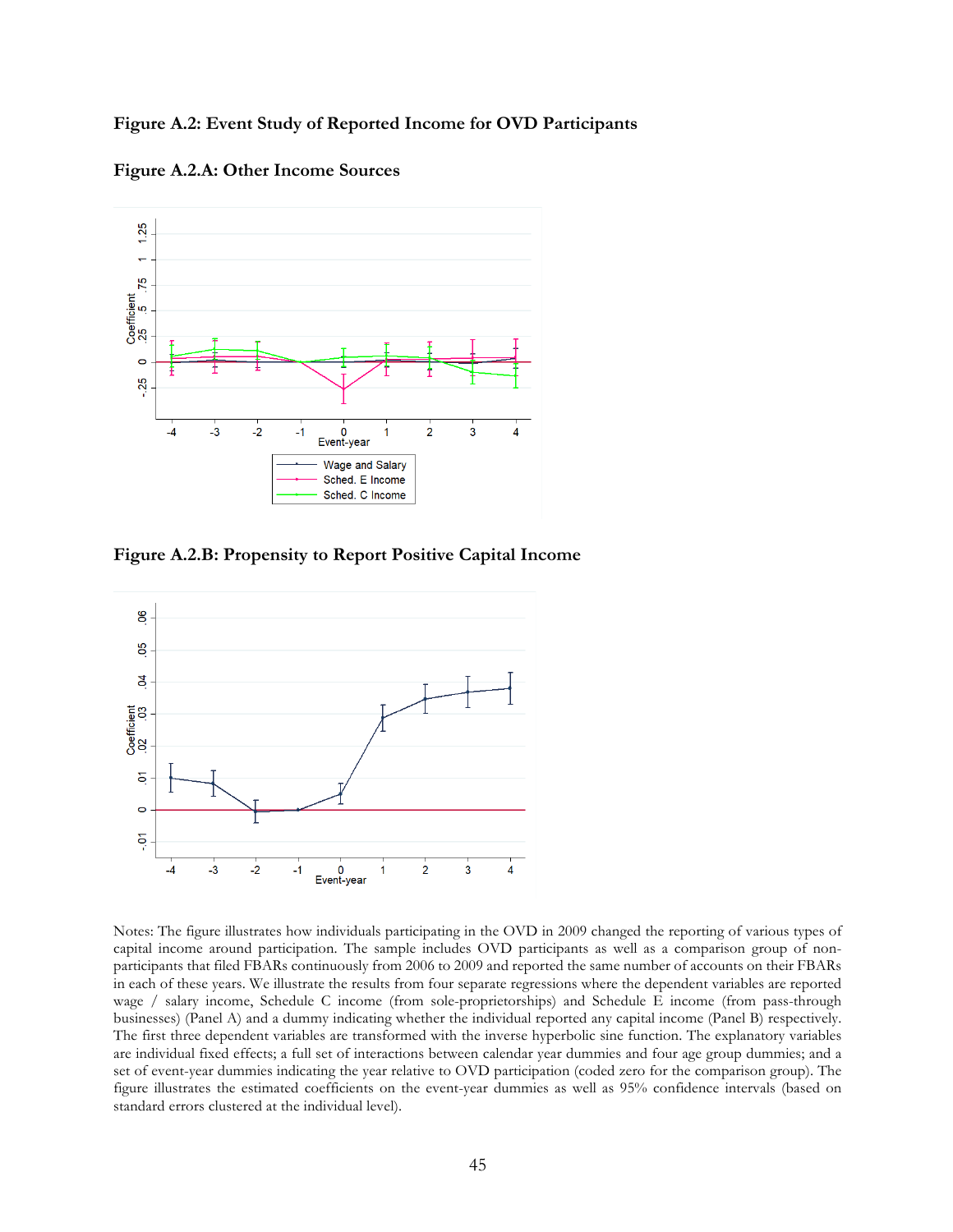#### **Figure A.3: Event Study of Reported Income for First-Time FBAR Filers**



**Figure A.3.A: Other Income Sources**

**Figure A.3.B: Propensity to Report Positive Capital Income**



Notes: The figure illustrates how "first-time FBAR filers" in 2009 changed the reporting of various types of capital income around first-time filing. The sample includes "first-time FBAR filers" in 2009 as well as a comparison group that filed FBARs continuously from 2006 to 2009 and reported the same number of accounts on their FBARs in each of these years. We illustrate the results from four separate regressions where the dependent variables are reported wage / salary income, Schedule C income (from sole-proprietorships) and Schedule E income (from pass-through businesses) (Panel A) and a dummy indicating whether the individual reported any capital income (Panel B) respectively. The first three dependent variables are transformed with the inverse hyperbolic sine function. The explanatory variables are individual fixed effects; a full set of interactions between calendar year dummies and four age group dummies; and a set of event-year dummies indicating the year relative to first-time filing (coded zero for the comparison group). The figure illustrates the estimated coefficients on the event-year dummies as well as 95% confidence intervals (based on standard errors clustered at the individual level).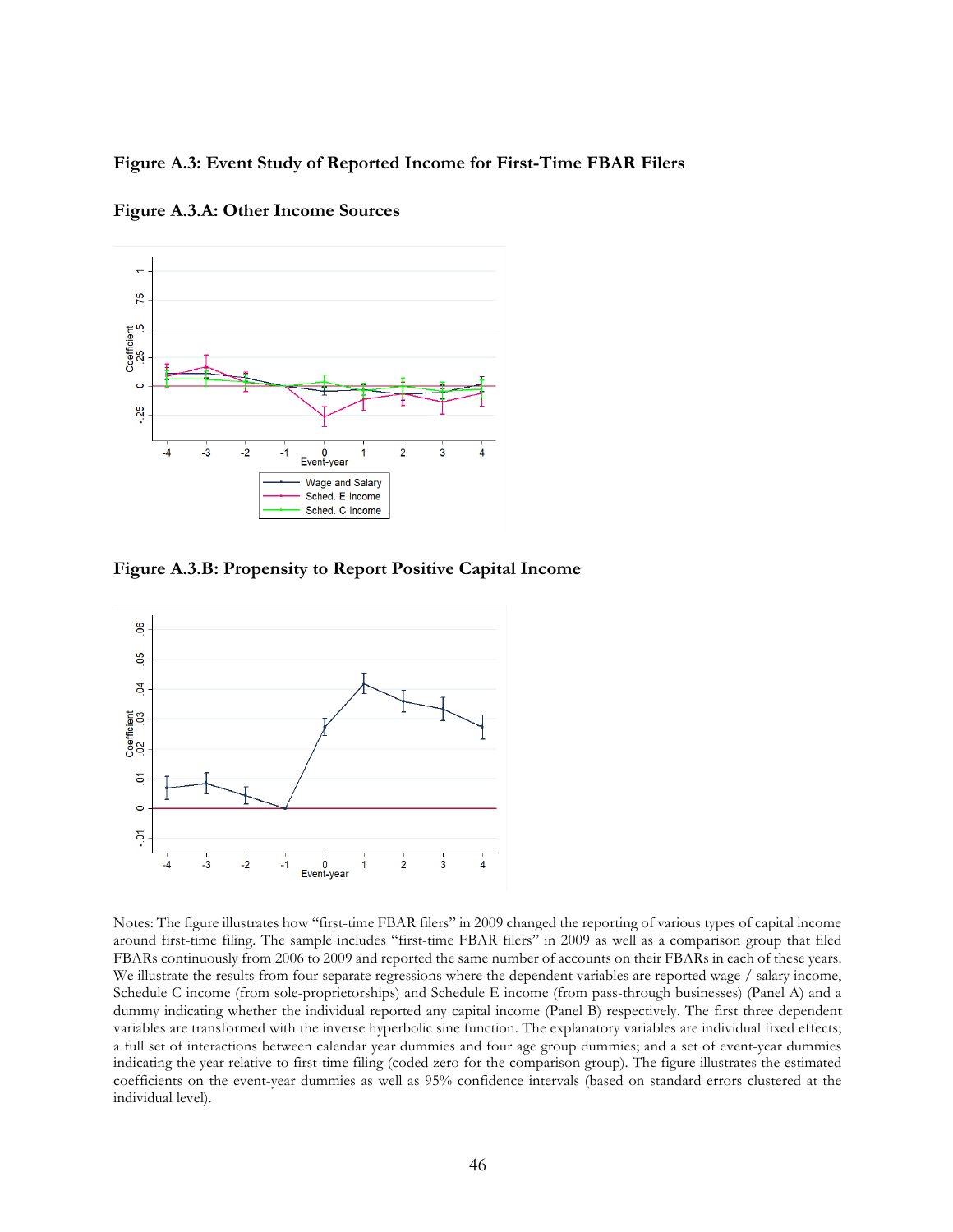#### **Figure A.4: Decomposing Reported Income in Event Study of OVD Participants**



#### **Figure A.4.A: Interest**

**Figure A.4.B: Dividends**



Notes: The figure illustrates how individuals participating in the OVD in 2009 changed the reporting of various types of capital income around participation. The sample includes OVD participants as well as a comparison group of nonparticipants that filed FBARs continuously from 2006 to 2009 and reported the same number of accounts on their FBARs in each of these years. We illustrate the results from six separate regressions where the dependent variables measure interest income (Panel A) and dividend income (Panel B) respectively. In both cases, there are separate regressions for income reported by domestic financial institutions (on Forms 1099-INT and 1099-DIV); income reported by the taxpayer but not by domestic financial institutions; and total income. The dependent variables are transformed with the inverse hyperbolic sine function. The explanatory variables are individual fixed effects; a full set of interactions between calendar year dummies and four age group dummies; and a set of event-year dummies indicating the year relative to first-time filing (coded zero for the comparison group). The figure illustrates the estimated coefficients on the event-year dummies as well as 95% confidence intervals (based on standard errors clustered at the individual level).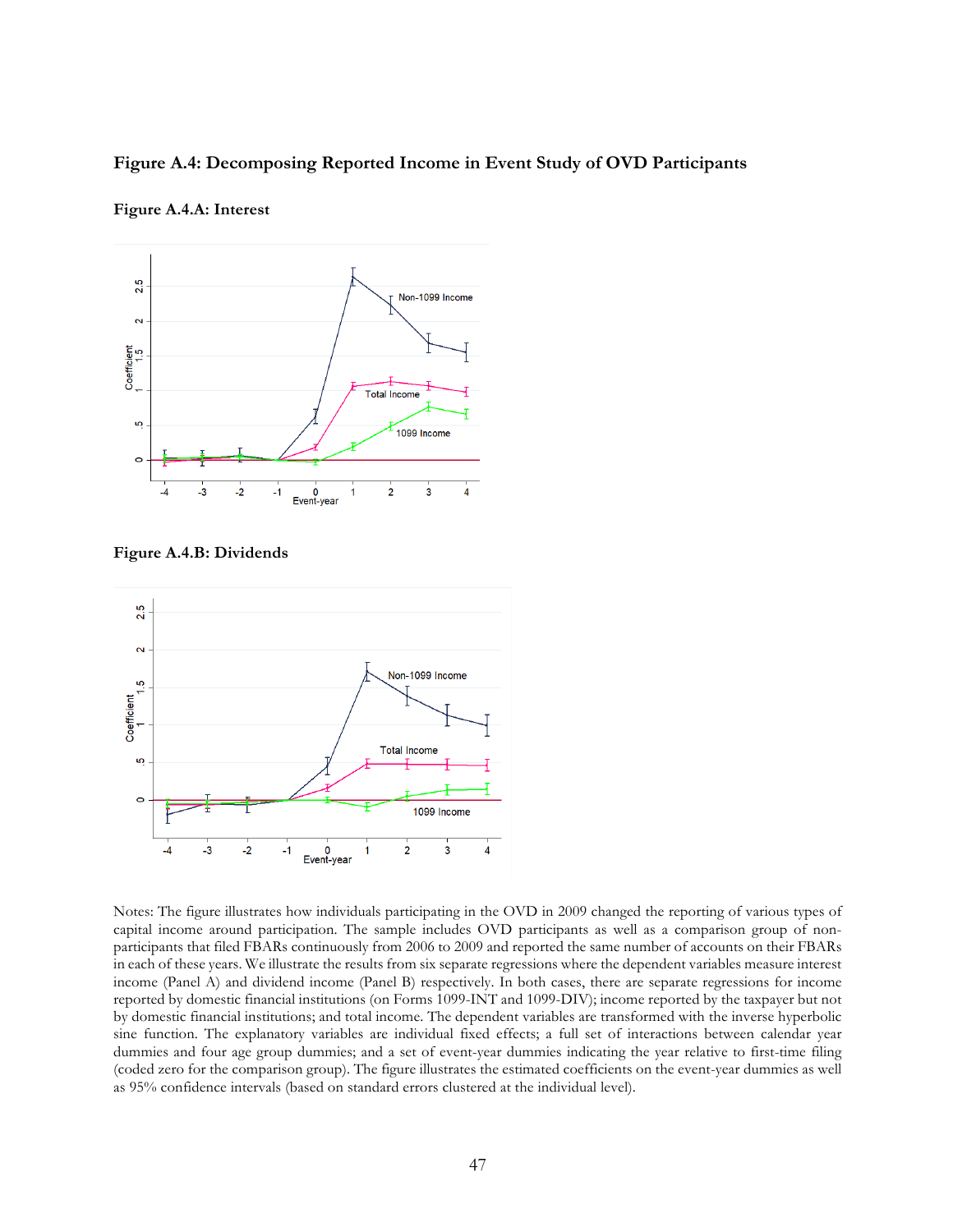

**Figure A.5: Probability of Amending Returns Relative to First-Time Filing**

Notes: The figure illustrates how "first-time FBAR filers" in 2009 changed their amendment behavior around first-time filing. The sample includes "first-time FBAR filers" in 2009 as well as a comparison group that filed FBARs continuously from 2006 to 2009 and reported the same number of accounts on their FBARs in each of these years. We illustrate the results from a regression where the dependent variable is an indicator for amending a tax return from one of the previous four fiscal years in year *t*. The explanatory variables are individual fixed effects; a full set of interactions between calendar year dummies and four age group dummies; and a set of eventyear dummies indicating the year relative to first-time filing (coded zero for the comparison group). The figure illustrates the estimated coefficients on the event-year dummies as well as 95% confidence intervals (based on standard errors clustered at the individual level).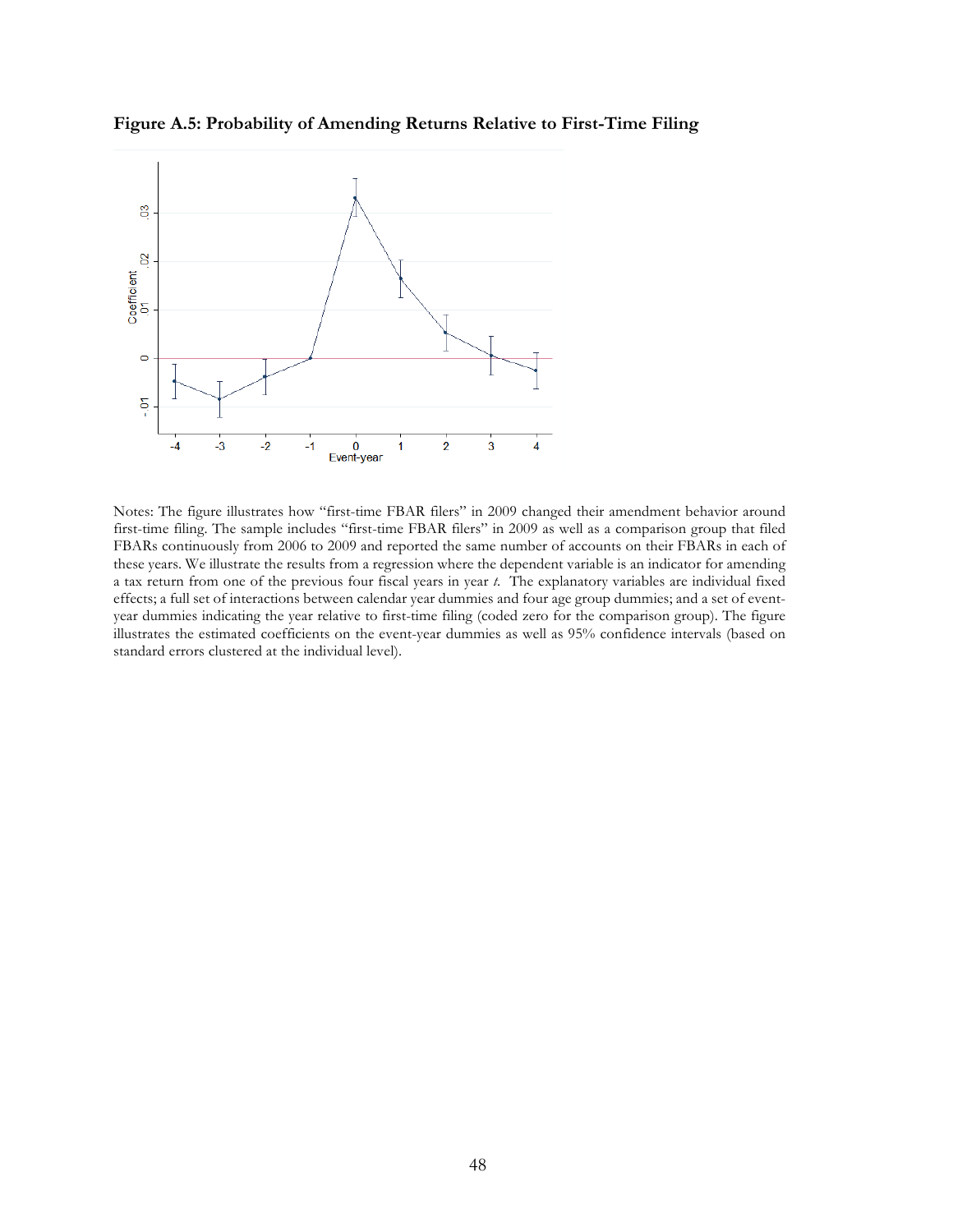**Figure A.6: The Ratio of Account Value to Previously Reported Capital Income**





**Figure A.6.B First-Time Filers**



Note: This table reports quantiles of the ratio of total FBAR account value to capital income in the year before disclosure, by rank in the total capital income distribution. We rank individuals according to their rank among OVD participants or first-time filers rather than the entire population, for simplicity. To obtain total FBAR account value, we add across accounts if the individual reported multiple accounts. Results are very similar when using the maximum account value.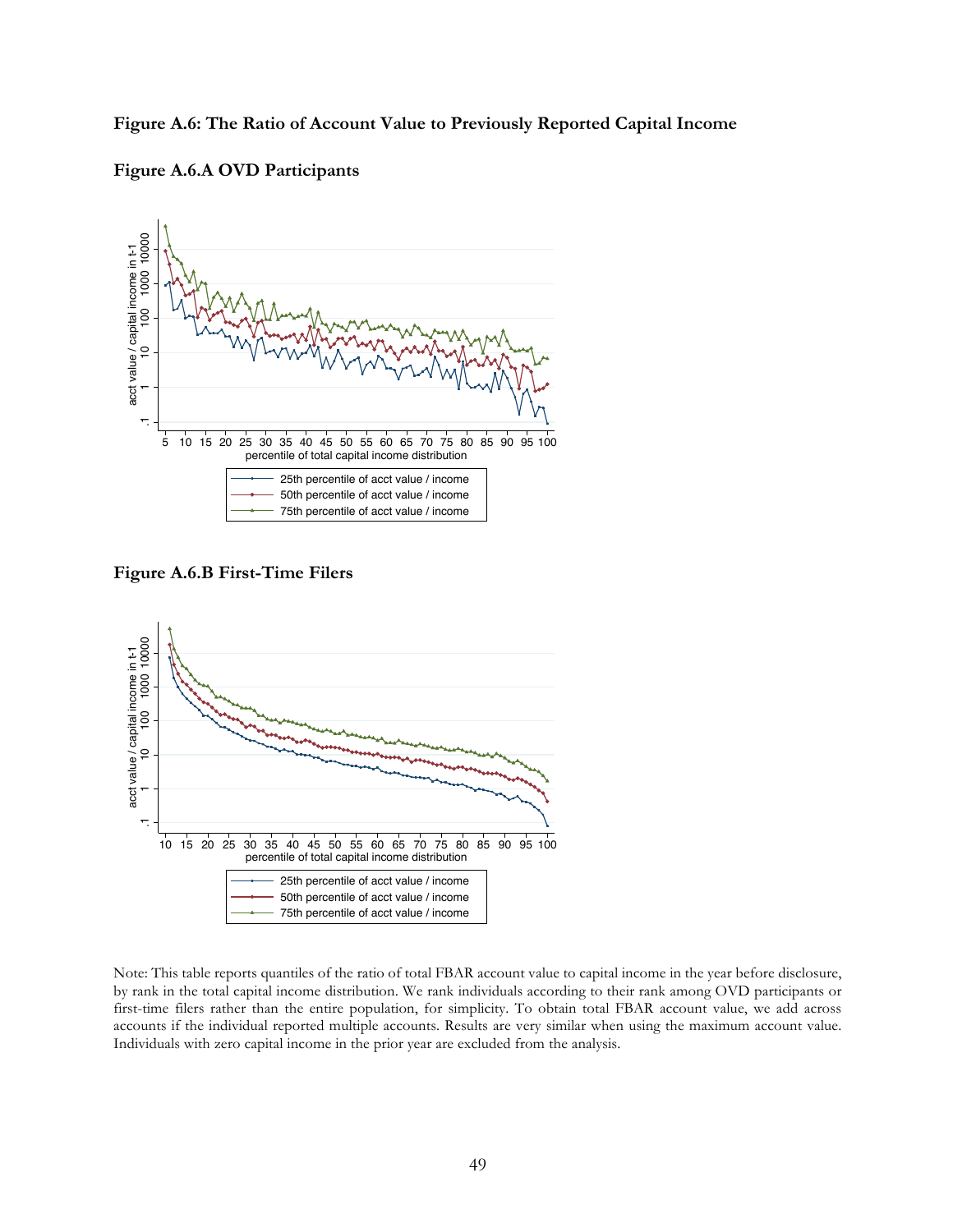|                     | (1)           | (2)           | (3)                     | (4)                            | (5)                       | (6)                  | (7)                  | (8)                             |
|---------------------|---------------|---------------|-------------------------|--------------------------------|---------------------------|----------------------|----------------------|---------------------------------|
| <b>VARIABLES</b>    | Interest      | Dividends     | Capital<br>Gains/Losses | <b>Total Capital</b><br>Income | Wage and<br>Salary Income | Schedule C<br>Income | Schedule E<br>Income | Report Any<br>Capital<br>Income |
|                     |               |               |                         |                                |                           |                      |                      |                                 |
| Treat*Event time -4 | $-0.029175$   | $-0.057727*$  | 0.016821                | $0.037654*$                    | $-0.007327$               | 0.058100             | 0.038931             | $0.010047***$                   |
|                     | (0.026707)    | (0.030120)    | (0.032029)              | (0.022605)                     | (0.040473)                | (0.055647)           | (0.085228)           | (0.002312)                      |
| Treat*Event time -3 | 0.021958      | $-0.059572**$ | 0.005719                | $0.039458**$                   | 0.021428                  | $0.128868**$         | 0.050949             | $0.008329***$                   |
|                     | (0.023203)    | (0.026812)    | (0.028097)              | (0.019315)                     | (0.034816)                | (0.051529)           | (0.080403)           | (0.002055)                      |
| Treat*Event time -2 | $0.044765**$  | $-0.019143$   | $-0.024690$             | 0.011432                       | $-0.000479$               | $0.113871**$         | 0.056469             | $-0.000465$                     |
|                     | (0.018988)    | (0.020620)    | (0.022403)              | (0.015774)                     | (0.026628)                | (0.044487)           | (0.070746)           | (0.001786)                      |
| Treat*Event time 0  | $0.185001***$ | $0.162393***$ | $0.042006*$             | $0.165828***$                  | $-0.001025$               | 0.046455             | $-0.262716***$       | $0.005046***$                   |
|                     | (0.020885)    | (0.023374)    | (0.024557)              | (0.017236)                     | (0.026585)                | (0.044802)           | (0.072467)           | (0.001665)                      |
| Treat*Event time 1  | 1.061388***   | $0.485858***$ | $0.210601***$           | $0.753838***$                  | 0.019130                  | 0.065406             | 0.026733             | $0.028829***$                   |
|                     | (0.028153)    | (0.031864)    | (0.031042)              | (0.023409)                     | (0.035218)                | (0.052750)           | (0.082196)           | (0.002099)                      |
| Treat*Event time 2  | 1.134727***   | 0.480929***   | $0.241685***$           | $0.799247***$                  | 0.005162                  | 0.042808             | 0.029695             | $0.034735***$                   |
|                     | (0.030936)    | (0.035515)    | (0.034463)              | (0.026278)                     | (0.041065)                | (0.055308)           | (0.085322)           | (0.002310)                      |
| Treat*Event time 3  | 1.071524***   | $0.470303***$ | $0.281265***$           | $0.754004***$                  | $-0.010627$               | $-0.098829*$         | 0.042438             | $0.036872***$                   |
|                     | (0.032937)    | (0.038258)    | (0.037223)              | (0.028474)                     | (0.045553)                | (0.058041)           | (0.089809)           | (0.002496)                      |
| Treat*Event time 4  | $0.982369***$ | $0.461347***$ | 0.336528***             | $0.712861***$                  | 0.037769                  | $-0.133514**$        | 0.045213             | $0.038090$ ***                  |
|                     | (0.033911)    | (0.039553)    | (0.038973)              | (0.028882)                     | (0.049007)                | (0.059603)           | (0.091928)           | (0.002524)                      |
|                     |               |               |                         |                                |                           |                      |                      |                                 |
| Observations        | 478,350       | 478,350       | 478,350                 | 478,350                        | 478,350                   | 478,349              | 478,289              | 478,350                         |
| R-squared           | 0.761839      | 0.842375      | 0.838480                | 0.815430                       | 0.851059                  | 0.582259             | 0.550560             | 0.540362                        |

# **Table A.1. Event Study of Reported Income for OVD Participants**

Standard errors clustered at the individual-level

\*\*\* p<0.01, \*\* p<0.05, \* p<0.1

Note: This table reports the regression coefficients plotted in Figure 9 and Figure A.2.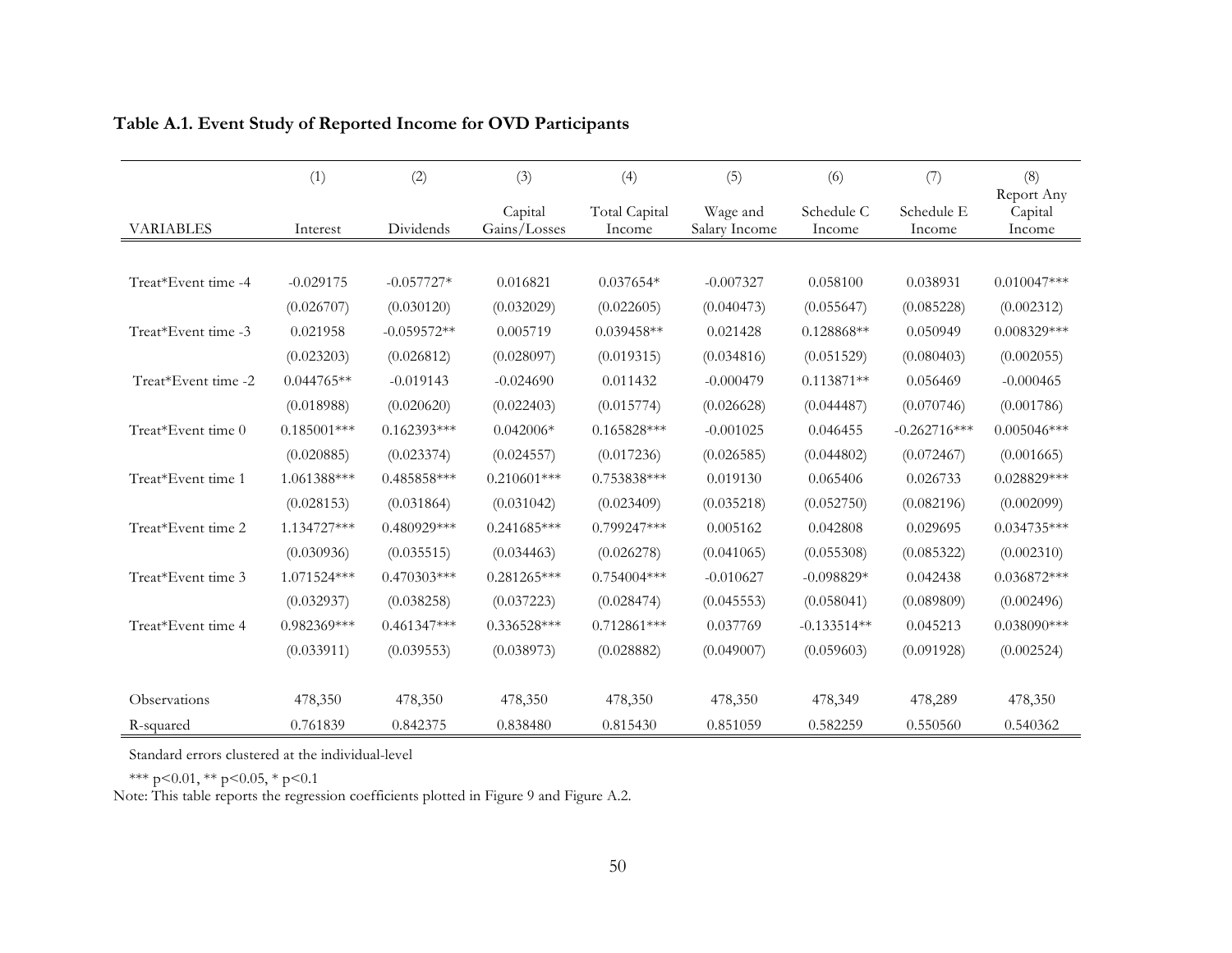|                     | (1)                                               | (2)                                                           | (3)                                        | (4)                            | (5)                                            | (6)                             |
|---------------------|---------------------------------------------------|---------------------------------------------------------------|--------------------------------------------|--------------------------------|------------------------------------------------|---------------------------------|
| <b>VARIABLES</b>    | Inverse Hyperbolic<br>Sine, main<br>specification | Inverse Hyperbolic<br>Sine, exclude zeros<br>$\text{in } t-1$ | Inverse Hyperbolic<br>Sine, drop all zeros | Natural log, drop<br>all zeros | Inverse Hyperbolic<br>Sine, balanced<br>sample | Natural log,<br>balanced sample |
|                     |                                                   |                                                               |                                            |                                |                                                |                                 |
| Treat*Event time -4 | $0.037654*$                                       | 0.005081                                                      | $-0.029644*$                               | $-0.029395*$                   | $-0.037224**$                                  | $-0.037178**$                   |
|                     | (0.022605)                                        | (0.020643)                                                    | (0.016643)                                 | (0.016659)                     | (0.016167)                                     | (0.016177)                      |
| Treat*Event time -3 | $0.039458**$                                      | 0.018690                                                      | $-0.010703$                                | $-0.010569$                    | $-0.022539*$                                   | $-0.022546*$                    |
|                     | (0.019315)                                        | (0.017439)                                                    | (0.014151)                                 | (0.014165)                     | (0.013045)                                     | (0.013048)                      |
| Treat*Event time -2 | 0.011432                                          | $-0.009314$                                                   | 0.012446                                   | 0.012590                       | $-0.011175$                                    | $-0.011215$                     |
|                     | (0.015774)                                        | (0.014017)                                                    | (0.010792)                                 | (0.010805)                     | (0.009432)                                     | (0.009439)                      |
| Treat*Event time 0  | $0.165828***$                                     | $0.127633***$                                                 | $0.125404***$                              | $0.125334***$                  | $0.115259***$                                  | $0.115256***$                   |
|                     | (0.017236)                                        | (0.014508)                                                    | (0.012373)                                 | (0.012384)                     | (0.010952)                                     | (0.010954)                      |
| Treat*Event time 1  | $0.753838***$                                     | $0.636726***$                                                 | $0.556000***$                              | $0.556174***$                  | $0.503996$ ***                                 | $0.504088***$                   |
|                     | (0.023409)                                        | (0.019300)                                                    | (0.017120)                                 | (0.017134)                     | (0.016135)                                     | (0.016141)                      |
| Treat*Event time 2  | $0.799247***$                                     | $0.676470***$                                                 | $0.581748***$                              | $0.582241***$                  | $0.527037***$                                  | $0.527267***$                   |
|                     | (0.026278)                                        | (0.022319)                                                    | (0.018853)                                 | (0.018866)                     | (0.018056)                                     | (0.018060)                      |
| Treat*Event time 3  | $0.754004***$                                     | $0.634043***$                                                 | $0.529969***$                              | $0.530541***$                  | 0.483549***                                    | $0.483821***$                   |
|                     | (0.028474)                                        | (0.024925)                                                    | (0.019898)                                 | (0.019914)                     | (0.019104)                                     | (0.019111)                      |
| Treat*Event time 4  | $0.712861***$                                     | $0.609308***$                                                 | $0.455921***$                              | $0.456233***$                  | $0.421575***$                                  | $0.421801***$                   |
|                     | (0.028882)                                        | (0.025562)                                                    | (0.021384)                                 | (0.021408)                     | (0.020807)                                     | (0.020820)                      |
| Observations        | 478,350                                           | 461,787                                                       | 455,201                                    | 455,201                        | 370,521                                        | 370,521                         |
| R-squared           | 0.815430                                          | 0.799785                                                      | 0.854775                                   | 0.854481                       | 0.847574                                       | 0.847410                        |

**Table A.2 Event Study of Reported Total Financial Capital Income for OVD Participants, Alternative Specifications**

Standard errors clustered at the individual-level

\*\*\* p<0.01, \*\* p<0.05, \* p<0.1

Note: This table reports several alternative specifications of the estimation of equation (1) on the impact of disclosure on reported total financial capital income. Column (1) is identical column (4) of Table A.1. Column (2) drops zeros in event year -1, as these individuals are also excluded from the analysis in Table A.8. Column (3) drops all observations of zero financial capital income. Columns (4) is similar to column (3), but use a traditional logarithmic transform instead of an inverse hyperbolic sine transform. In columns (5) and (6) we estimate the regression on a balanced panel of taxpayers using the inverse hyperbolic sine transformation and natural log of the outcome, respectively.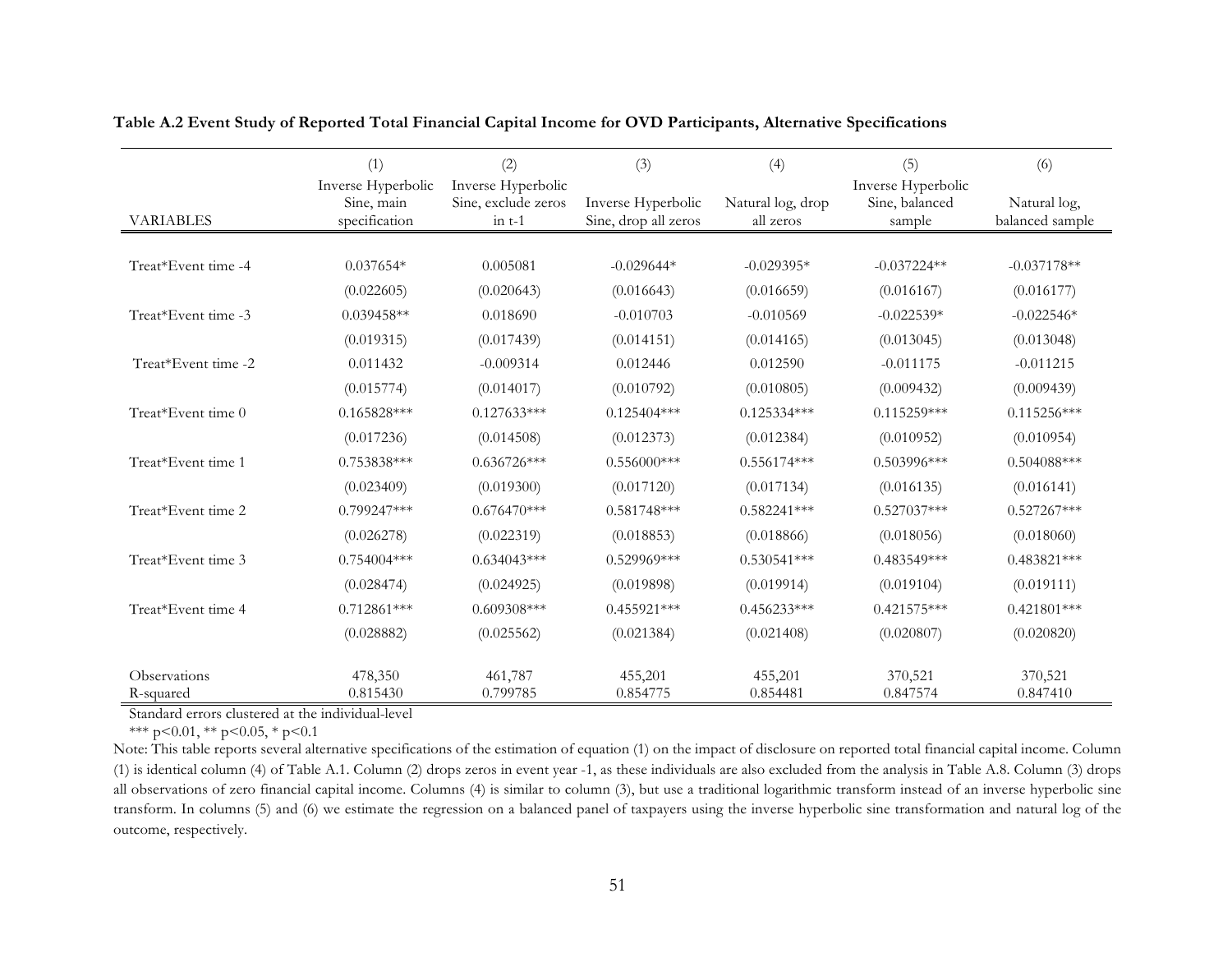|                     | (1)            | (2)           | (3)                     | (4)                     | (5)                       | (6)                  | (7)                  | (8)                             |
|---------------------|----------------|---------------|-------------------------|-------------------------|---------------------------|----------------------|----------------------|---------------------------------|
| <b>VARIABLES</b>    | Interest       | Dividends     | Capital<br>Gains/Losses | Total Capital<br>Income | Wage and<br>Salary Income | Schedule C<br>Income | Schedule E<br>Income | Report Any<br>Capital<br>Income |
|                     |                |               |                         |                         |                           |                      |                      |                                 |
| Treat*Event time -4 | $-0.055918***$ | $-0.042793**$ | 0.018690                | $-0.020675$             | $0.111576***$             | $0.064331*$          | $0.090001*$          | $0.006922***$                   |
|                     | (0.019564)     | (0.021372)    | (0.022413)              | (0.017233)              | (0.026812)                | (0.037355)           | (0.053483)           | (0.001942)                      |
| Treat*Event time -3 | $-0.017580$    | $-0.032300*$  | $-0.007597$             | 0.000033                | $0.114827***$             | $0.064385*$          | $0.173038***$        | $0.008481***$                   |
|                     | (0.017347)     | (0.018763)    | (0.019421)              | (0.015299)              | (0.022848)                | (0.033960)           | (0.050408)           | (0.001802)                      |
| Treat*Event time -2 | $0.026820**$   | $-0.012978$   | $-0.008248$             | $0.020076*$             | $0.077914***$             | 0.042086             | 0.038655             | $0.004350***$                   |
|                     | (0.013662)     | (0.014861)    | (0.015861)              | (0.012129)              | (0.017451)                | (0.028885)           | (0.043218)           | (0.001470)                      |
| Treat*Event time 0  | $0.319700***$  | $0.112550***$ | $0.026411*$             | $0.282919***$           | $-0.043702**$             | 0.040283             | $-0.264761***$       | $0.027352***$                   |
|                     | (0.014178)     | (0.015046)    | (0.015909)              | (0.012689)              | (0.017543)                | (0.028532)           | (0.043614)           | (0.001484)                      |
| Treat*Event time 1  | $0.615175***$  | $0.199839***$ | $0.097733***$           | $0.487019***$           | $-0.029693$               | $-0.038166$          | $-0.110621**$        | $0.041902***$                   |
|                     | (0.017974)     | (0.019377)    | (0.019496)              | (0.015594)              | (0.023151)                | (0.033502)           | (0.049170)           | (0.001713)                      |
| Treat*Event time 2  | 0.599319***    | $0.208778***$ | $0.124829***$           | $0.448476***$           | $-0.067314**$             | 0.000180             | $-0.064777$          | $0.036002***$                   |
|                     | (0.019890)     | (0.022310)    | (0.021873)              | (0.017546)              | (0.027108)                | (0.036470)           | (0.052511)           | (0.001854)                      |
| Treat*Event time 3  | $0.561062***$  | $0.229531***$ | $0.138683***$           | $0.407835***$           | $-0.050795*$              | $-0.041437$          | $-0.135222**$        | $0.033437***$                   |
|                     | (0.021647)     | (0.024515)    | (0.023986)              | (0.019426)              | (0.030109)                | (0.038618)           | (0.055485)           | (0.001995)                      |
| Treat*Event time 4  | $0.549502***$  | $0.231005***$ | $0.168012***$           | $0.372131***$           | 0.019500                  | $-0.024127$          | $-0.060041$          | $0.027288***$                   |
|                     | (0.022800)     | (0.025752)    | (0.025396)              | (0.020432)              | (0.032584)                | (0.040694)           | (0.058237)           | (0.002062)                      |
| Observations        | 829,533        | 829,533       | 829,533                 | 829,533                 | 829,533                   | 829,529              | 829,396              | 829,533                         |
| R-squared           | 0.768602       | 0.840233      | 0.837671                | 0.814067                | 0.811797                  | 0.544995             | 0.524623             | 0.555718                        |

### **Table A.3. Event Study of Reported Income for First-Time FBAR Filers**

Standard errors clustered at the individual-level

\*\*\* p<0.01, \*\* p<0.05, \* p<0.1

Note: This table reports the regression coefficients plotted in Figure 10 and Figure A.3.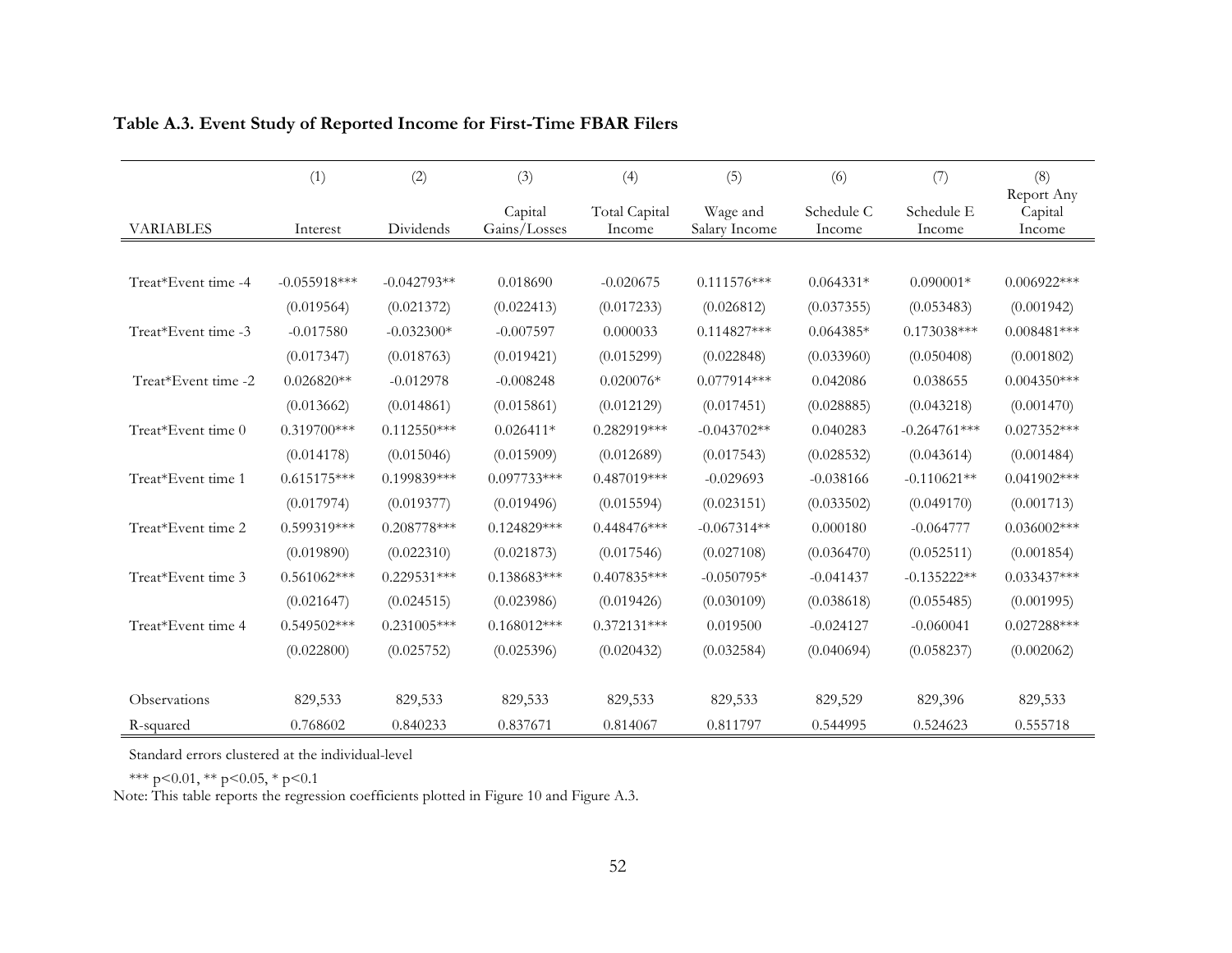|                     | (1)                  | (2)           | (3)                   | (4)                   | (5)            | (6)             |
|---------------------|----------------------|---------------|-----------------------|-----------------------|----------------|-----------------|
| <b>VARIABLES</b>    | Non-1099<br>Interest | 1099 Interest | <b>Total Interest</b> | Non-1099<br>Dividends | 1099 Dividends | Total Dividends |
|                     |                      |               |                       |                       |                |                 |
| Treat*Event time -4 | 0.031721             | 0.017593      | $-0.029175$           | $-0.190026$ ***       | $-0.046174$    | $-0.057727*$    |
|                     | (0.059001)           | (0.028420)    | (0.026707)            | (0.064532)            | (0.029697)     | (0.030120)      |
| Treat*Event time -3 | 0.027553             | 0.037893      | 0.021958              | $-0.043539$           | $-0.052621**$  | $-0.059572**$   |
|                     | (0.056360)           | (0.024938)    | (0.023203)            | (0.058376)            | (0.025717)     | (0.026812)      |
| Treat*Event time -2 | 0.070952             | $0.045496**$  | $0.044765**$          | $-0.065139$           | $-0.029641$    | $-0.019143$     |
|                     | (0.051329)           | (0.019601)    | (0.018988)            | (0.054460)            | (0.019067)     | (0.020620)      |
| Treat*Event time 0  | $0.628838***$        | $-0.027716$   | $0.185001***$         | $0.451373***$         | 0.001383       | $0.162393***$   |
|                     | (0.054244)           | (0.020194)    | (0.020885)            | (0.059206)            | (0.019670)     | (0.023374)      |
| Treat*Event time 1  | 2.640293***          | $0.192859***$ | 1.061388***           | 1.712129***           | $-0.088023***$ | $0.485858***$   |
|                     | (0.065537)           | (0.028203)    | (0.028153)            | (0.065330)            | (0.027385)     | (0.031864)      |
| Treat*Event time 2  | 2.232641***          | $0.487279***$ | 1.134727***           | 1.386312***           | 0.049200       | $0.480929***$   |
|                     | (0.067445)           | (0.031344)    | (0.030936)            | (0.065920)            | (0.032772)     | (0.035515)      |
| Treat*Event time 3  | 1.684172***          | $0.767485***$ | 1.071524***           | 1.130801***           | $0.133530***$  | $0.470303***$   |
|                     | (0.069902)           | (0.033668)    | (0.032937)            | (0.071590)            | (0.035728)     | (0.038258)      |
| Treat*Event time 4  | 1.551593***          | $0.663944***$ | $0.982369***$         | $0.996238***$         | $0.147849***$  | $0.461347***$   |
|                     | (0.069096)           | (0.036205)    | (0.033911)            | (0.072524)            | (0.038685)     | (0.039553)      |
|                     |                      |               |                       |                       |                |                 |
| Observations        | 478,341              | 478,341       | 478,350               | 478,340               | 478,341        | 478,350         |
| R-squared           | 0.576671             | 0.767779      | 0.761839              | 0.568226              | 0.861470       | 0.842375        |

# **Table A.4. Decomposing Reported Income in Event Study of OVD Participants**

Standard errors clustered at the individual-level

\*\*\* p<0.01, \*\* p<0.05, \* p<0.1

Note: This table reports the regression coefficients plotted in Figure A.4.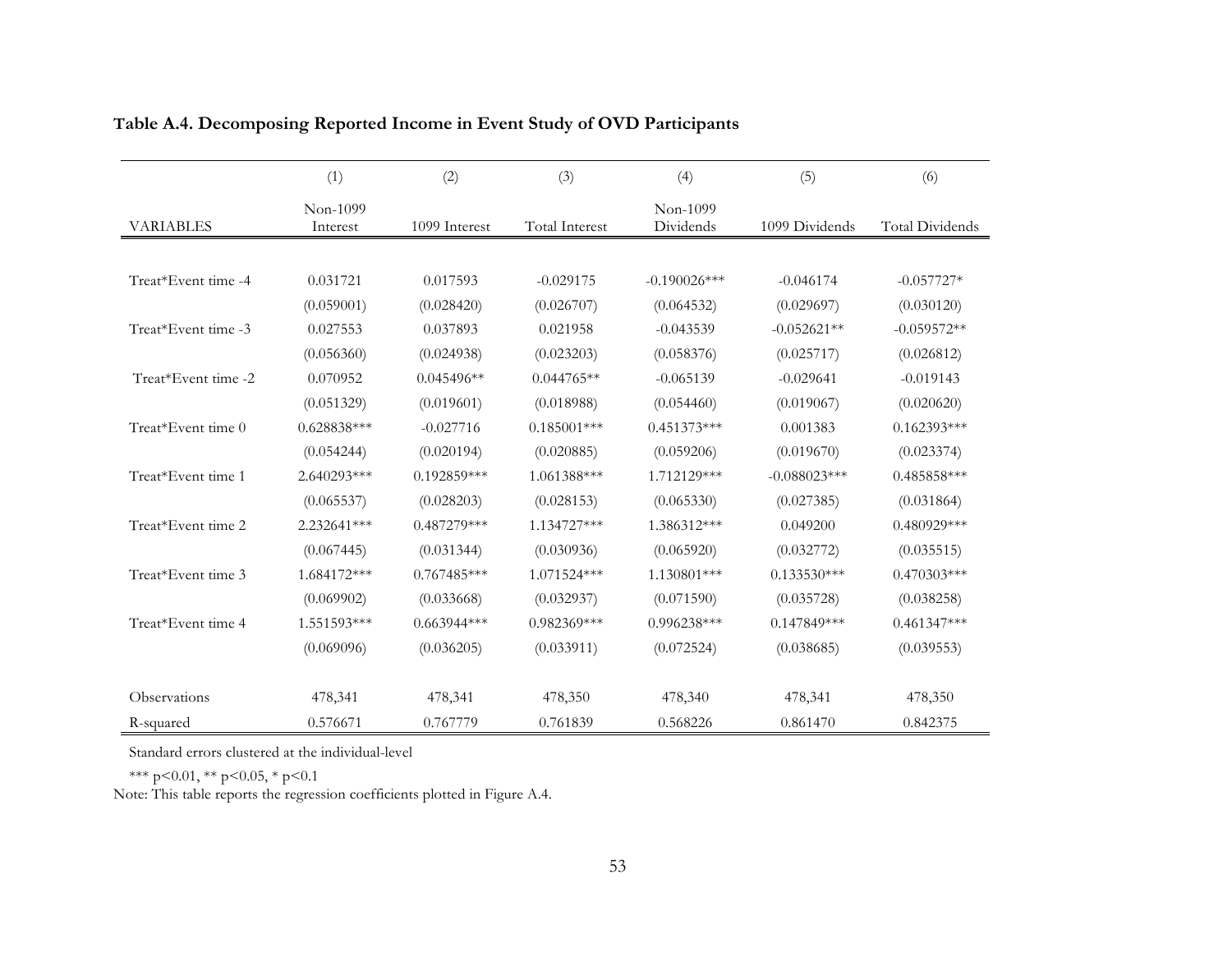|                     | (1)                  | (2)            | (3)                   | (4)                   | (5)            | (6)                    |
|---------------------|----------------------|----------------|-----------------------|-----------------------|----------------|------------------------|
| <b>VARIABLES</b>    | Non-1099<br>Interest | 1099 Interest  | <b>Total Interest</b> | Non-1099<br>Dividends | 1099 Dividends | <b>Total Dividends</b> |
|                     |                      |                |                       |                       |                |                        |
| Treat*Event time -4 | $0.109163***$        | $-0.070468***$ | $-0.055918***$        | $-0.213678***$        | $-0.036008*$   | $-0.042793**$          |
|                     | (0.037077)           | (0.021219)     | (0.019564)            | (0.039639)            | (0.020701)     | (0.021372)             |
| Treat*Event time -3 | 0.050156             | $-0.043082**$  | $-0.017580$           | $-0.130187***$        | $-0.019542$    | $-0.032300*$           |
|                     | (0.034487)           | (0.018749)     | (0.017347)            | (0.035523)            | (0.017736)     | (0.018763)             |
| Treat*Event time -2 | 0.020062             | $-0.004187$    | $0.026820**$          | $-0.066999**$         | $-0.012213$    | $-0.012978$            |
|                     | (0.030984)           | (0.014507)     | (0.013662)            | (0.032061)            | (0.013382)     | (0.014861)             |
| Treat*Event time 0  | $0.749249***$        | $0.049669***$  | $0.319700$ ***        | $0.269119***$         | $-0.064529***$ | $0.112550***$          |
|                     | (0.031612)           | (0.014572)     | (0.014178)            | (0.033294)            | (0.013266)     | (0.015046)             |
| Treat*Event time 1  | 1.215824***          | $0.259789***$  | $0.615175***$         | $0.339037***$         | $-0.003119$    | $0.199839***$          |
|                     | (0.037404)           | (0.019562)     | (0.017974)            | (0.035280)            | (0.018205)     | (0.019377)             |
| Treat*Event time 2  | 1.139670***          | $0.297143***$  | $0.599319***$         | $0.322458***$         | $0.047191**$   | 0.208778***            |
|                     | (0.038324)           | (0.021409)     | (0.019890)            | (0.037248)            | (0.021780)     | (0.022310)             |
| Treat*Event time 3  | 1.127410***          | $0.283152***$  | $0.561062***$         | $0.376952***$         | $0.090953***$  | $0.229531***$          |
|                     | (0.040379)           | (0.022850)     | (0.021647)            | (0.041276)            | (0.023776)     | (0.024515)             |
| Treat*Event time 4  | 1.101122***          | $0.303910***$  | $0.549502***$         | $0.297557***$         | $0.110638***$  | $0.231005***$          |
|                     | (0.041184)           | (0.024423)     | (0.022800)            | (0.042471)            | (0.025432)     | (0.025752)             |
|                     |                      |                |                       |                       |                |                        |
| Observations        | 829,532              | 829,533        | 829,533               | 829,531               | 829,533        | 829,533                |
| R-squared           | 0.607445             | 0.746965       | 0.768602              | 0.603660              | 0.851211       | 0.840233               |

### **Table A.5. Decomposing Reported Income in Event Study of First-Time FBAR Filers**

Standard errors clustered at the individual-level

\*\*\* p<0.01, \*\* p<0.05, \* p<0.1

Note: This table reports the regression coefficients plotted in Figure 11.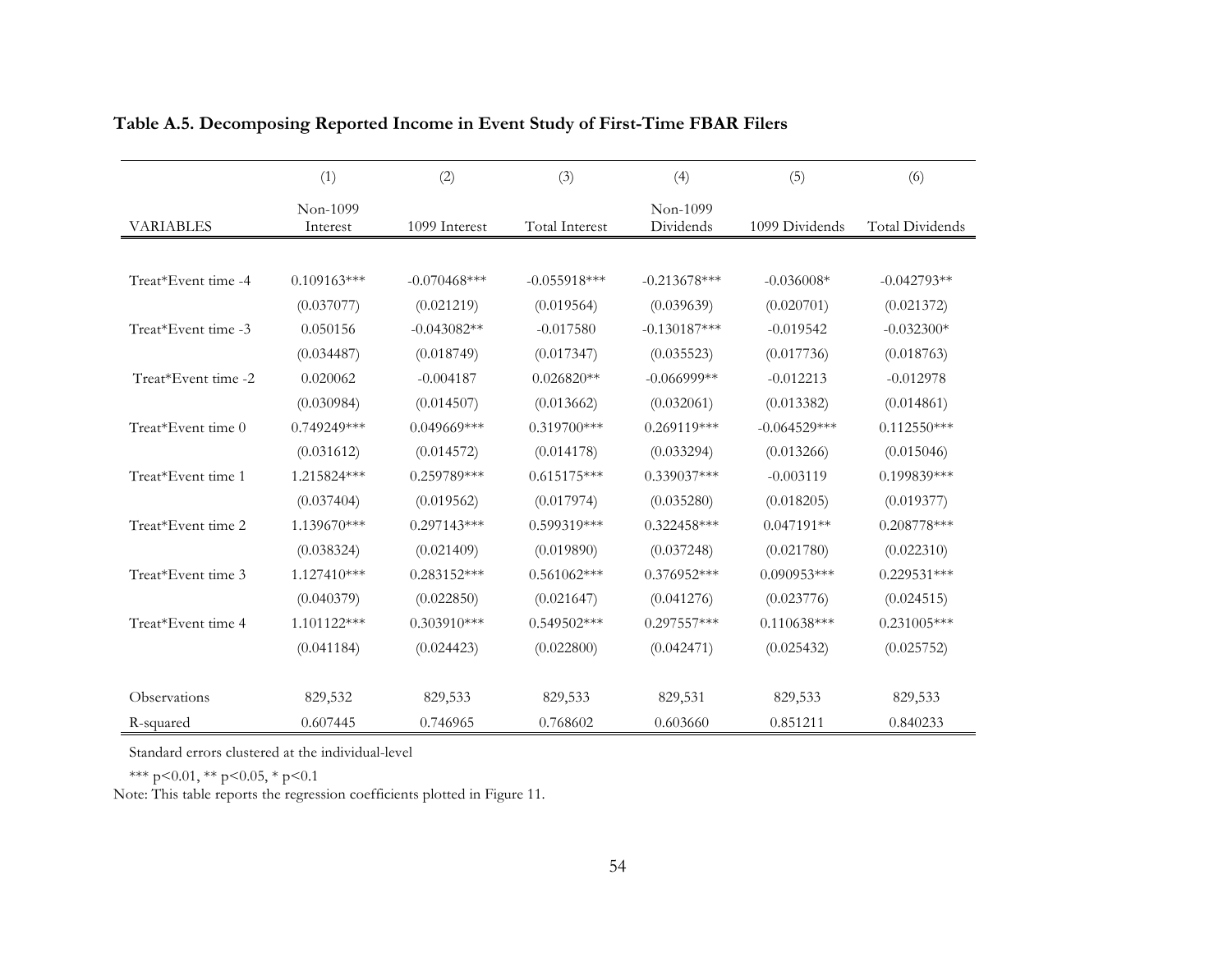|                     | (1)            |
|---------------------|----------------|
| <b>VARIABLES</b>    | Amend          |
|                     |                |
| Treat*Event time -4 | $-0.004717***$ |
|                     | (0.001799)     |
| Treat*Event time -3 | $-0.008348***$ |
|                     | (0.001888)     |
| Treat*Event time -2 | $-0.003798**$  |
|                     | (0.001850)     |
| Treat*Event time 0  | $0.033132***$  |
|                     | (0.002020)     |
| Treat*Event time 1  | $0.016392***$  |
|                     | (0.001960)     |
| Treat*Event time 2  | $0.005307***$  |
|                     | (0.001892)     |
| Treat*Event time 3  | 0.000590       |
|                     | (0.002070)     |
| Treat*Event time 4  | $-0.002472$    |
|                     | (0.001889)     |
|                     |                |
| Observations        | 829,533        |
| R-squared           | 0.160275       |

# **Table A.6. Probability of Amending Returns Relative to First-Time Filing**

Standard errors clustered at the individual-level

\*\*\* p<0.01, \*\* p<0.05, \* p<0.1

Note: This table reports the regression coefficients plotted in Figure A.5.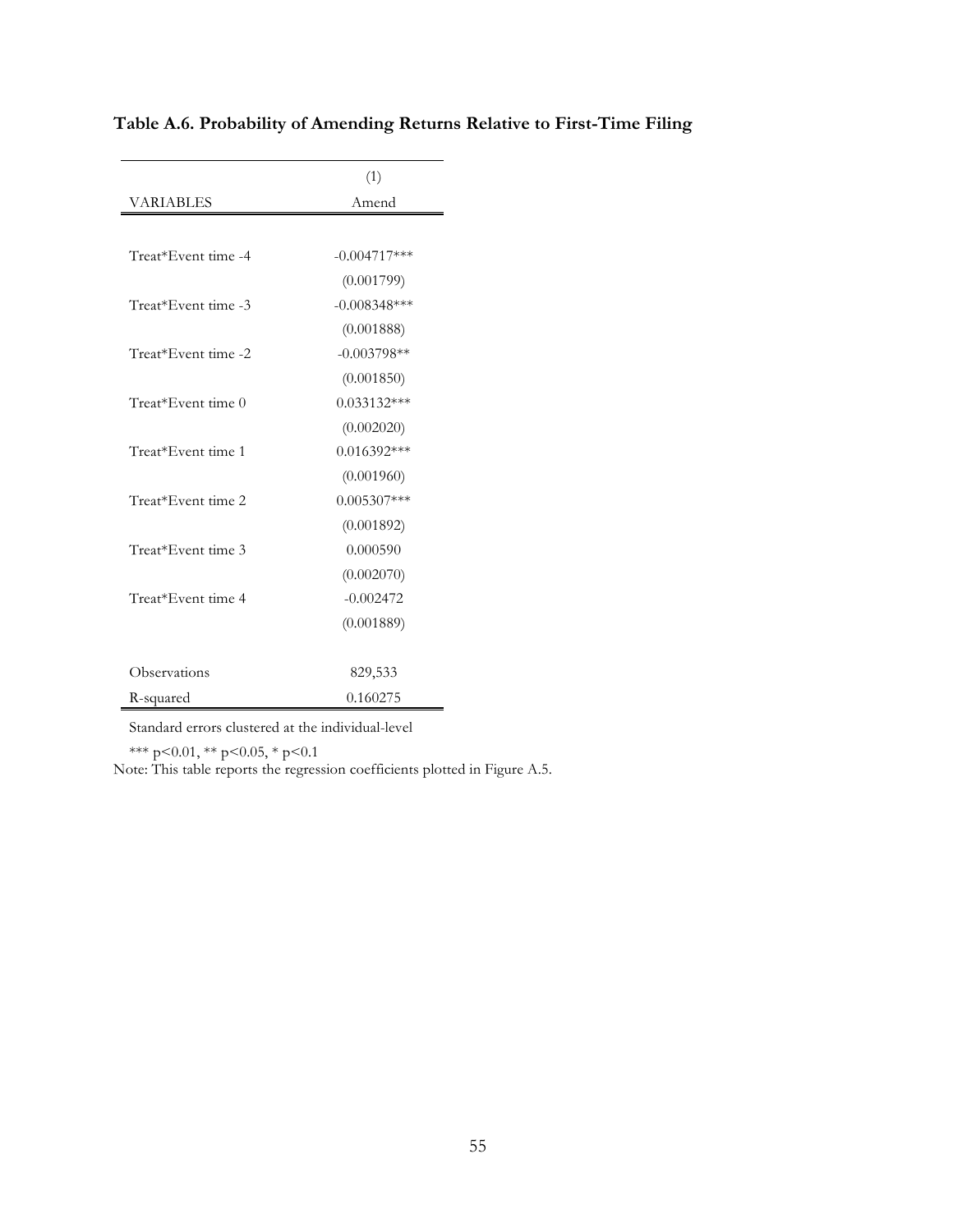|                          | coefficient<br>$(t+1)$ | Change in Total<br><b>Reported Capital</b><br>Income (millions) | <b>Tax Rate</b> | Revenue<br>Estimate<br>(millions) |
|--------------------------|------------------------|-----------------------------------------------------------------|-----------------|-----------------------------------|
| <b>OVD</b> Participants  |                        |                                                                 |                 |                                   |
| Interest                 | 1.06                   | 403                                                             | 0.35            | 141                               |
| Dividends                | 0.49                   | 218                                                             | 0.15            | 33                                |
| Capital Gains            | 0.21                   | 70                                                              | 0.15            | 11                                |
| Total                    |                        | 691                                                             | 0.27            | 184                               |
| <b>First-time Filers</b> |                        |                                                                 |                 |                                   |
| Interest                 | 0.62                   | 2,573                                                           | 0.35            | 901                               |
| Dividends                | 0.20                   | 970                                                             | 0.15            | 146                               |
| Capital Gains            | 0.10                   | 37                                                              | 0.15            | 6                                 |
| Total                    |                        | 3,580                                                           | 0.29            | 1,052                             |

**Table A.7: Estimates of the Total Effect of IRS Enforcement Initiatives (Direct Method)**

Notes: This table constructs the estimate of the total effect on reported capital income and tax revenues using the "direct method" described in the text, i.e. assuming a uniform treatment effect. The first column reports the coefficient from the event study for each type of capital income for year *t+1*. The change in total reported capital income (col. 2) is derived by applying these coefficients uniformly to the reported log interest, dividends and capital gains of each first-time filer and OVD participant and aggregating across individuals. We assume for simplicity that realized capital gains and dividends are taxed at the preferred rate, which was 15 percent in the top tax bracket in the period we study. The last column multiplies the total change in reported income by the tax rate.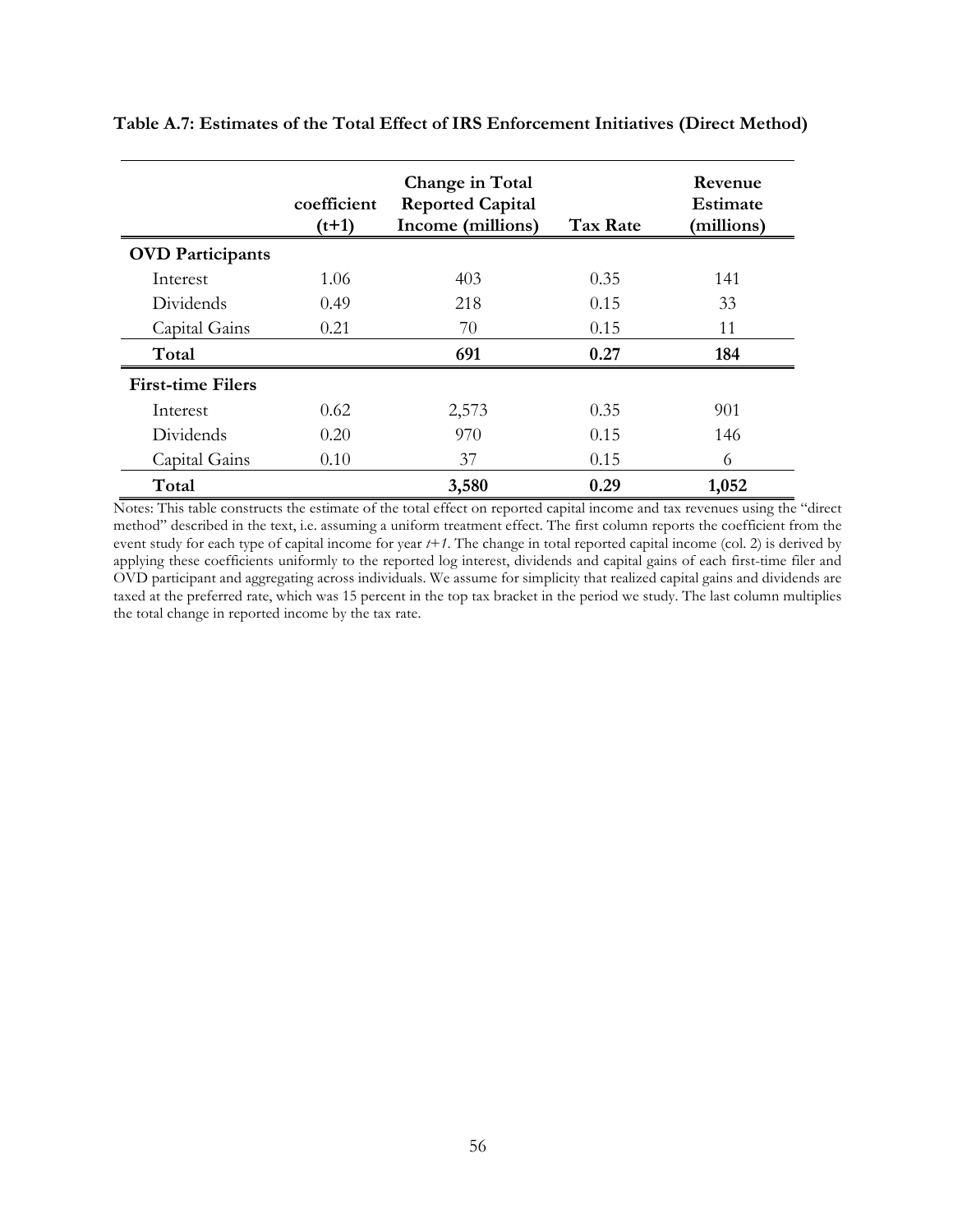### **Table A.8: Estimate of the Total Effect (Indirect Method)**

|                          |                        | <b>Average Percent</b>                         |                                         |          | Total                                   |                                                                                                   |
|--------------------------|------------------------|------------------------------------------------|-----------------------------------------|----------|-----------------------------------------|---------------------------------------------------------------------------------------------------|
|                          | Coefficient<br>$(t+1)$ | Change in<br>Reported<br><b>Capital Income</b> | $E[V_i/y_i]$<br>(trimmed<br>95th ptile) | $E[d*r]$ | Reported<br><b>Assets</b><br>(millions) | <b>Change in Total Reported</b><br>Capital Income (millions)<br>(total reported assets $E[d*r]$ ) |
| <b>OVD</b> Participants  | 0.75                   | 1.13                                           | 51.26                                   | 0.022    | 20,700                                  | 454                                                                                               |
| <b>First-Time Filers</b> | 0.49                   | 0.63                                           | 46.17                                   | 0.014    | 114,467                                 | 1,568                                                                                             |

Notes: This table constructs the estimate of the total effect on reported capital income and tax revenues using the "indirect method" described in the text. We first convert the coefficient from total financial capital income in the event studies (col. 1) to the implied percent change in income (col. 2). We then use Eq. (4) to estimate  $E[d_i r_i]$  from the reported statistics in the second and third columns. We apply this via Eq. (2) to the total reported assets (as shown in Figure 3.B and reported in col. 4) to estimate the total effect on reported income.